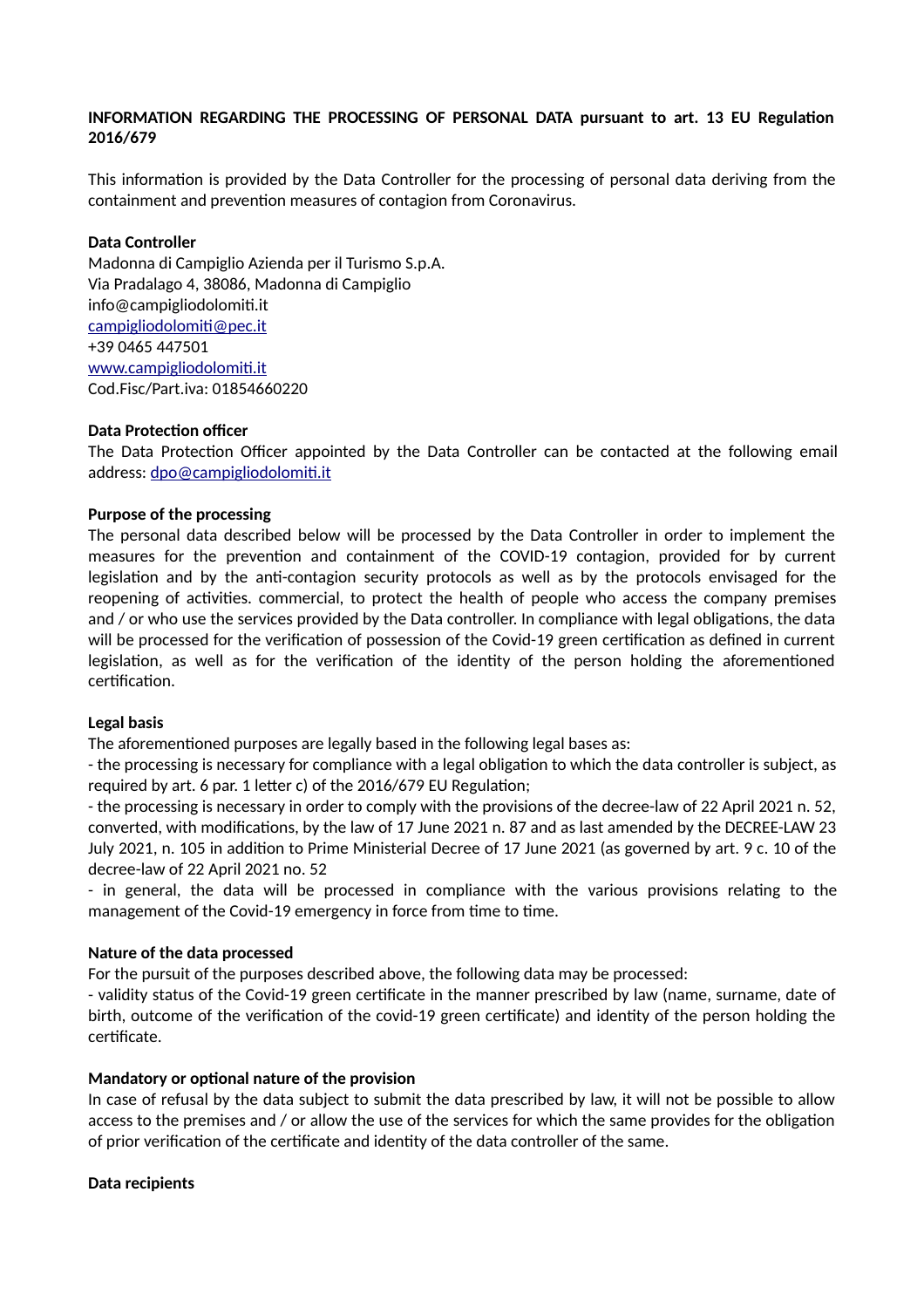The personal data provided are processed by the employees of the data controller specifically authorized for this and / or by third parties who provide specific services or carry out activities connected, instrumental or supportive to those that are the subject of the functions of the data controller, with whom specific stipulated layers are contracts pursuant to art. 28 of EU Regulation 2016/679. The updated list of external data processors can be consulted at the offices of the Data Controller.

The data could be requested by the competent Authorities for the purpose of checking compliance with the obligations imposed by the legislation.

# **Methods of processing**

In accordance with the provisions of art. 5 of the Regulation, the Personal Data subject to processing are:

• processed in a lawful, correct and transparent manner towards the data subject;

• collected and recorded for specific, explicit and legitimate purposes, and subsequently processed in terms compatible with these purposes;

• adequate, relevant and limited to what is necessary with respect to the purposes for which they are processed;

- accurate and, if necessary, updated;
- processed in such a way as to guarantee an adequate level of security;

• stored in a form that allows the identification of the data subject for a period of time not exceeding the achievement of the purposes for which they are processed.

The treatment will be carried out both with manual and / or IT and telematic tools with organizational and processing logics strictly related to the purposes themselves and in any case in such a way as to guarantee the security, integrity and confidentiality of the data in compliance with the organizational and physical measures. and logic provided for by the provisions in force.

# **Data transfer abroad**

For the purposes indicated above, the Personal Data will be processed within the European Economic Area (EEA). Should they be transferred to Third Countries, in the absence of an adequacy decision by the European Commission, the provisions of the applicable legislation on the transfer of Personal Data to third countries will be respected, such as the Standard Contractual Clauses provided by the European Commission.

# **Data retention**

Unless otherwise provided for by current legislation, the data will not be stored.

#### **Automated decision making**

Personal data are not subjected to processing processes that involve automated decisions without human intervention, including the profiling process.

#### **Data subject's rights**

Articles 15 and following of EU Regulation 2016/679 grant the data subjects the exercise of specific rights. The art. 15 recognizes the right of data subjects to access their personal data and to obtain a copy thereof. The right to obtain a copy of the data must not affect the rights and freedoms of others.

With the request for access, the data subject has the right to obtain confirmation from the Data Controller whether or not their personal data is being processed and to know the purposes and categories of data processed, the third parties to whom the data are communicated. and if the data are transferred to a non-European country with adequate guarantees. The data subject also has the right to know the retention time of their personal data, with respect to the aforementioned purposes.

With respect to their personal data, the data subject has the right to request the rectification of inaccurate data and the integration of incomplete ones, cancellation (right to be forgotten) under the conditions indicated in art. 17, EU Regulation 2016/679, the opposition and limitation of processing.

To exercise the rights, the data subject can contact the Data Controller by writing to the addresses listed above.